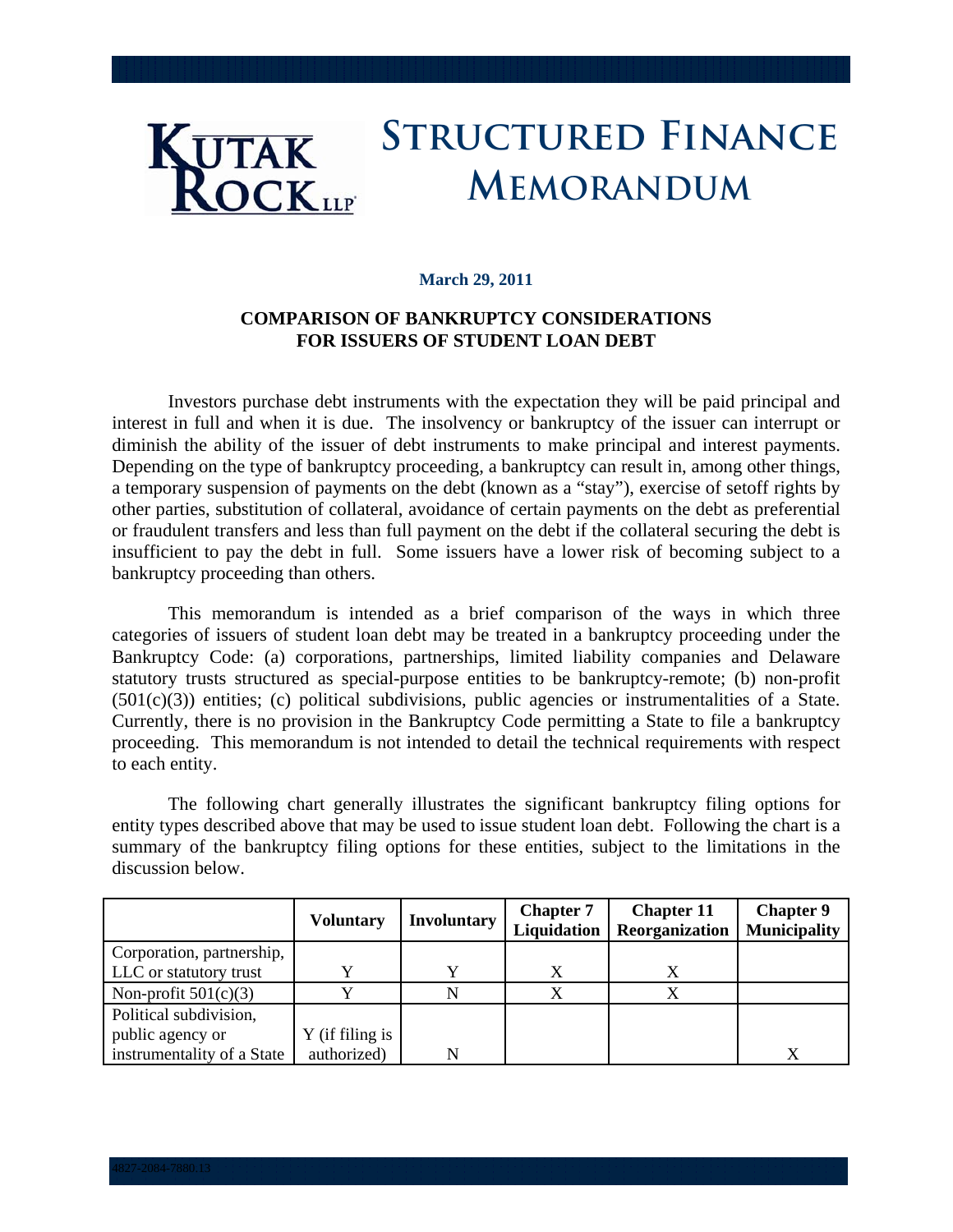## **1. Special Purpose Entities: Corporations, Partnerships, Limited Liability Companies and Delaware Statutory Trusts**

- An issuer of debt that is a corporation, partnership, statutory trust or limited liability company is subject to a voluntary or involuntary bankruptcy filing under chapter 7 or 11 of the Bankruptcy Code.
- Certain conditions are imposed on the structure and operation of these entities and in the transaction documents for the debt offering that tend to make them specialpurpose entities that are also "bankruptcy-remote," which reduces the chance of a bankruptcy filing.
- The "bankruptcy-remote" requirements may not prevent a bankruptcy filing.

Certain legal entities, such as corporations, partnerships (including limited partnerships), business or statutory trusts or limited liability companies, may voluntarily subject themselves to a bankruptcy proceeding by filing a petition with the bankruptcy court, or be involuntarily subjected to a bankruptcy proceeding by their creditors. Such proceedings are commonly brought under chapter 11 of the Bankruptcy Code in order to restructure debt and reorganize the operations of the debtor. They also may be brought under chapter 7 of the Bankruptcy Code in order to liquidate the assets and operations of the debtor.

Although there are certain substantive and procedural requirements that must be met to commence a voluntary or involuntary bankruptcy proceeding, it is important to note that the issuer does not need to be insolvent. If the case is commenced in "good faith," the bankruptcy court is likely to allow the proceeding to continue. A proceeding against an otherwise solvent entity may be permitted merely because it is in "financial distress" or its parents or affiliates are in "financial distress" and it is advantageous to the parents or affiliates to have the solvent subsidiaries become debtors in a bankruptcy case, for example, to maintain control of the subsidiaries or to obtain cash flow from the subsidiaries. "Financial distress" can result from circumstances that indicate a restructuring might eventually be necessary, such as debt maturing in a few years that the borrower may be unable to repay when due or other factors as discussed below with respect to the General Growth Properties case.

An issuer structured in a manner that reduces the likelihood of both voluntary and involuntary bankruptcy filings is sometimes referred to as a "special-purpose entity" (an "SPE") or as being "bankruptcy-remote." Generally, an issuer is bankruptcy-remote if its activities are limited and it is structured so as to (i) isolate its assets from other entities, (ii) restrict the circumstances under which it may file a voluntary bankruptcy and (iii) limit the likelihood the issuer would have any creditors (other than the debt holders) and to limit any such creditors' ability to file involuntary bankruptcy proceedings against the issuer. Standard & Poor's has published criteria that summarize the requirements that must be met in order to make an issuer bankruptcy-remote. Also, rating agencies often impose additional requirements that tend to reduce the likelihood of a voluntary or involuntary bankruptcy filing with respect to an SPE issuer. These requirements can include: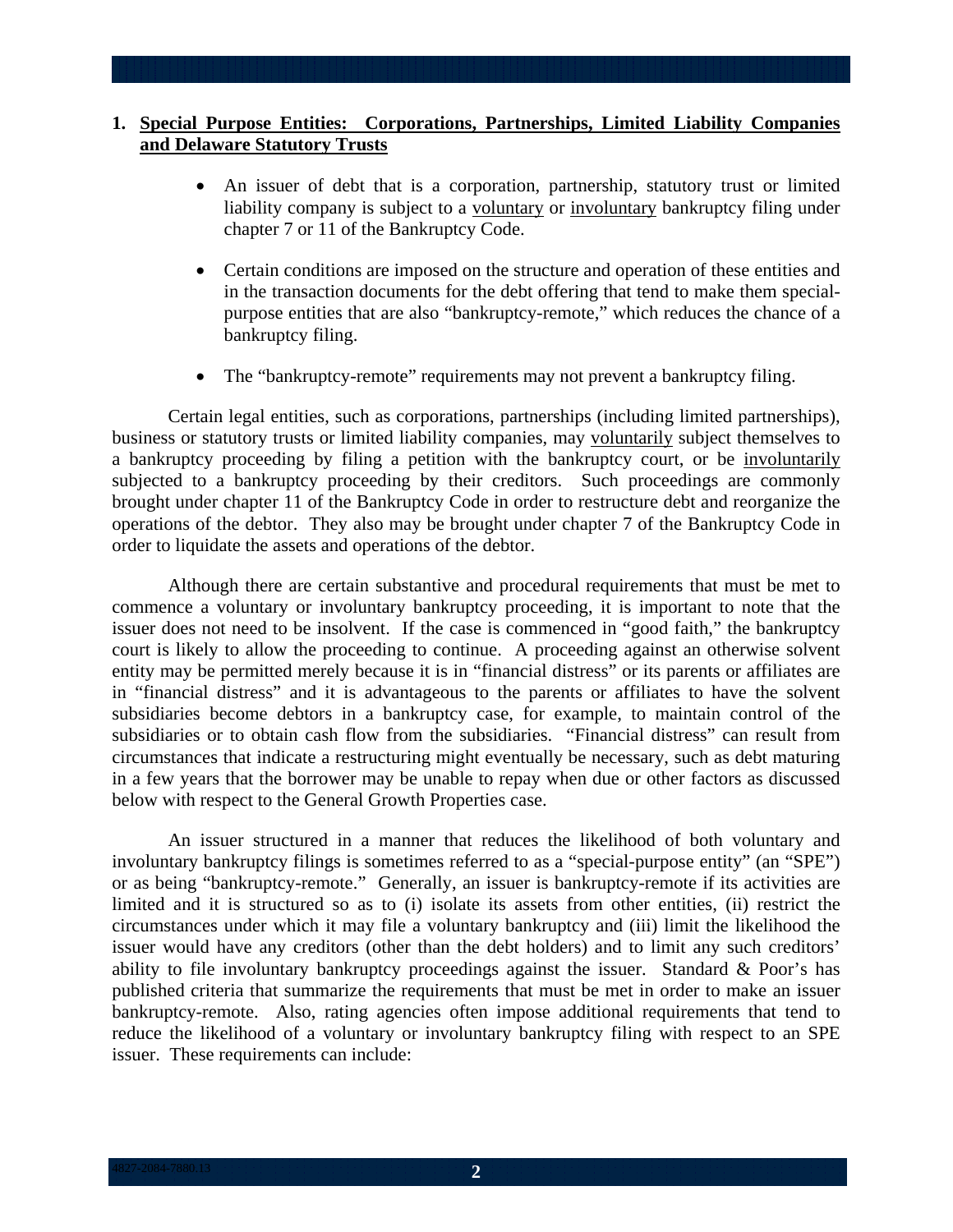- Restricting the issuer's ability to incur liabilities other than the rated debt and unsecured trade payables;
- Limiting the issuer's activities to preserving the security for the rated debt and payment of the rated debt;
- Restricting the issuer's interaction with affiliates so that it will not be consolidated into a bankruptcy filing by an affiliate;
- Restricting the issuer's ability to liquidate, merge, consolidate or sell substantially all of its assets without the prior written consent of the debt holders (or their trustee) before the rated debt is repaid;
- Restricting the ability of a solvent issuer to file a bankruptcy petition (or take any other insolvency action) or take other actions that may make a bankruptcy filing more likely by requiring the issuer to obtain the consent of an independent person, such as an independent director or manager, to the filing of any bankruptcy petition or other actions (such requirements are intended to protect against a voluntary bankruptcy petition being filed by a solvent issuer or its shareholders, members, partners, directors, or managers);
- Restricting the transfer of ownership of the issuer to an entity that may increase the risk of the issuer being consolidated into a bankruptcy proceeding of an affiliate;
- Restricting the ability of the issuer or its owners to amend its organizational documents and the transaction documents with respect to its bankruptcy-remote status;
- Requiring the issuer to maintain its qualification to do business in all jurisdictions in which it conducts its business;
- Requiring potential creditors, other than the debt holders, to enter into nonpetition covenants under which the creditors agree not to file bankruptcy against the issuer;
- Requiring the rated debt to be secured by a first priority, perfected security interest in the assets of the issuer that secure the rated debt;
- Requiring the issuer to be a pass-through entity for tax purposes to avoid the issuer being subject to tax which would reduce the funds available to pay debt holders; and
- Requiring reasoned legal opinions subject to qualifications and limitations that the issuer owns the assets securing the rated debt and that it will not be consolidated into any bankruptcy of certain of its affiliates (the "true sale" and "nonconsolidation" opinions).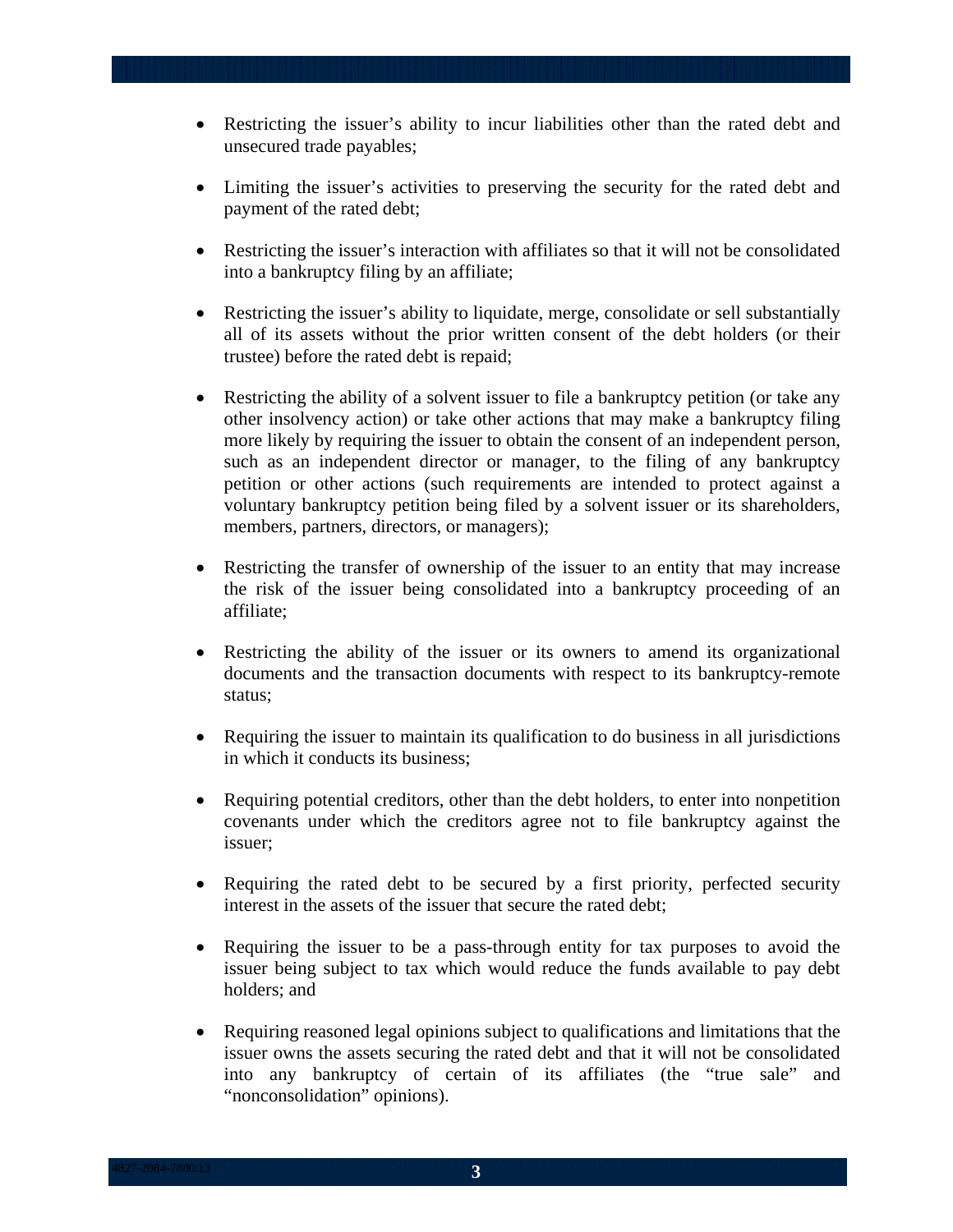These requirements can be incorporated into a transaction in various ways. Generally, they are often included in the issuer's articles of incorporation, partnership agreement, operating agreement or trust agreement, depending upon how the issuer's formation. The requirement that an independent party determine whether a bankruptcy filing by the issuer is appropriate can be met by using an independent director, manager or member (or independent trustee for an issuer that is a statutory trust).

**It is important to understand that, although these bankruptcy-remote requirements are helpful in reducing the likelihood an issuer will become a debtor in a bankruptcy proceeding or its assets will be consolidated into the bankruptcy proceeding of an affiliate, these requirements cannot prevent it.** In numerous cases, issuers that were bankruptcy-remote have been debtors in bankruptcy proceedings. In some cases, the issuer has been insolvent and the independent director, manager or member properly authorized the bankruptcy filing. In other cases, the operating parent of the issuer replaced the independent director or manager with one that was more amenable to authorizing the issuer to file for bankruptcy. In still other cases, the bankruptcy-remote requirements were drafted in a manner that allowed issuers to avoid some of the more onerous limitations on the issuer's operations which were intended to protect debt holders, or the issuer's parent intentionally breached the issuer's operating covenants to make a consolidation of the issuer into the parent's bankruptcy more likely.

The General Growth Properties bankruptcy proceedings provide a recent example of the ability of otherwise bankruptcy-remote SPEs to file for bankruptcy. In those cases, the bankruptcy court allowed separate bankruptcy filings by the SPE subsidiaries of General Growth Properties even though some of the SPEs technically were not insolvent and independent managers were replaced immediately prior to the bankruptcy filing and then voted to authorize the filing by the SPEs. In an effort to prevent the replacement of an independent director or manager prior to a bankruptcy filing with one more amenable to a bankruptcy filing, some transactions now require the trustee for the debt holders to consent to any change in the independent director, manager or member. Also, following established case law, the court allowed the SPEs to file for bankruptcy even though they were not insolvent because they were in "financial distress" caused by one or more of the following: cross-default provisions in some loans triggered by the bankruptcy filing of affiliates; balloon payments maturing within several years which the borrowers were unlikely to be able to refinance before maturity; loans that had high loan-to-value ratios that might not be paid when due; or certain other factors which made default on loans to the SPEs likely.

An issuer formed as a Delaware statutory trust has an additional advantage in reducing the chance it will file for bankruptcy. A Delaware statutory trust is required to have a Delaware trustee. Typically, the Delaware trustee must authorize a bankruptcy filing by the Delaware statutory trust. Because the Delaware trustee is usually required under the transaction documents to be a Delaware trust company which has certain fiduciary obligations to the debt holders, there is little risk the Delaware trustee can be replaced with one more amenable to a bankruptcy filing. Often, before the Delaware trustee authorizes a bankruptcy filing, it is required to obtain a certification from an independent accountant that the Delaware statutory trust is insolvent. These features of a Delaware statutory trust can provide more protection to the debt holders against the bankruptcy filing by a Delaware statutory trust issuer than, for example, an issuer that is a Delaware limited liability company.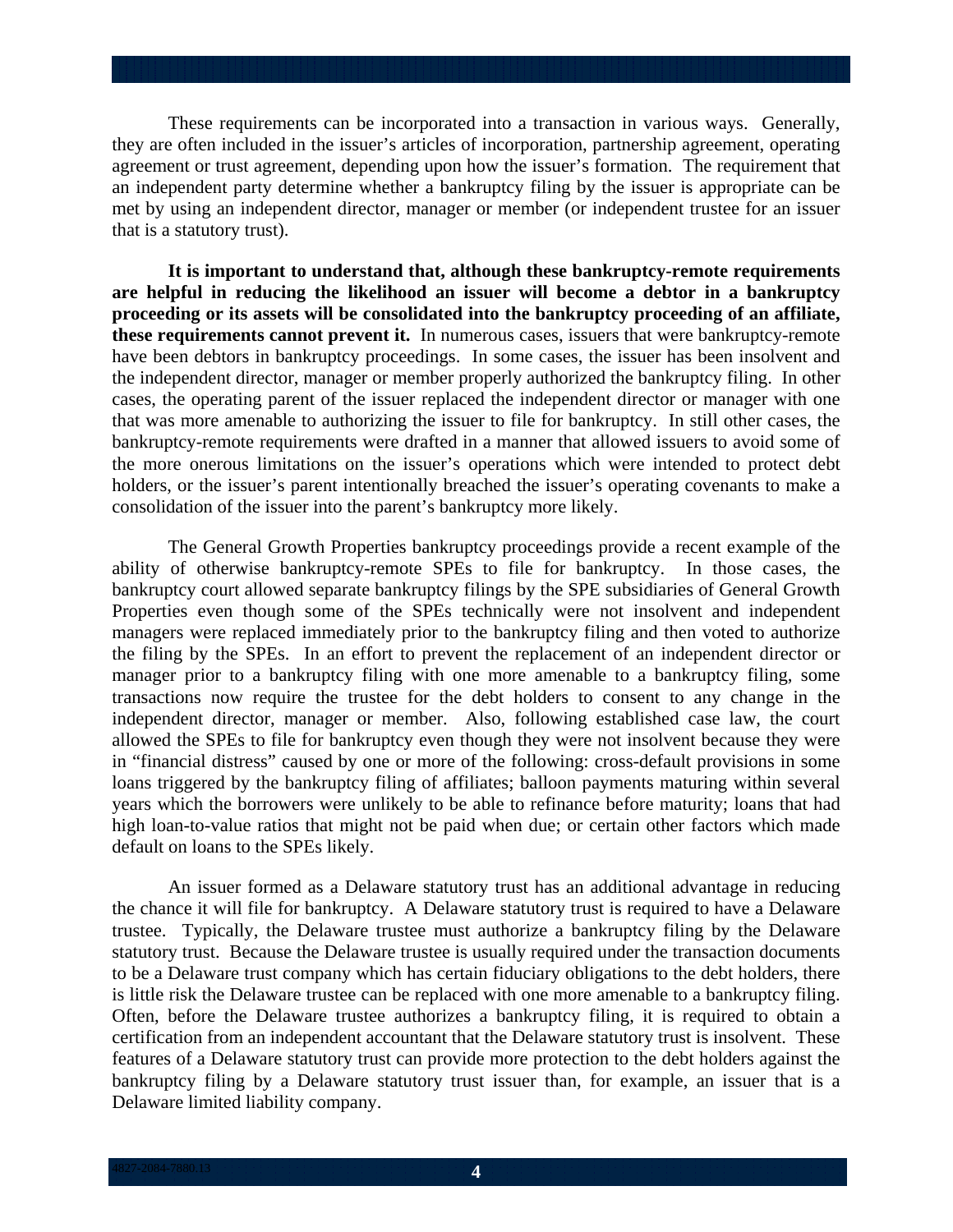#### **2. Nonprofit 501(c)(3) Issuers**

- A  $501(c)(3)$  issuer may voluntarily file for bankruptcy under chapter 7 or 11 of the Bankruptcy Code.
- A  $501(c)(3)$  issuer is not subject to an involuntary bankruptcy filing under the Bankruptcy Code if it is not "a moneyed, business, or commercial corporation" under Section 303(a) of the Bankruptcy Code.
- The activities of a  $501(c)(3)$  issuer are not limited to those of a bankruptcy-remote SPE. However, a  $501(c)(3)$  issuer must limit its activities generally to educational, charitable or certain other similar purposes, which in some cases can include originating, purchasing and servicing loans in addition to issuing debt.

Some issuers of student loan debt are formed as nonprofit entities that also qualify for federal income tax exemption under  $501(c)(3)$  of the Internal Revenue Code (a "501(c)(3) issuer"). To qualify under  $501(c)(3)$  of the Internal Revenue Code, a nonprofit issuer must strictly limit its activities generally to educational, charitable or certain other similar purposes.

 $501(c)(3)$  issuers present a somewhat different risk that a bankruptcy will be filed than do SPEs. Unlike the SPEs discussed above,  $501(c)(3)$  issuers and their transactions do not meet most of the bankruptcy-remote requirements discussed above. For example, the activities of such issuers usually are not limited to holding assets securing a single series of debt. They can engage in a variety of general business activities not related to the issuance of the secured debt itself. These are activities that an SPE generally is not permitted to conduct. With respect to student loan  $501(c)(3)$  issuers (with perhaps the exception of entities that can issue tax-exempt debt under Section 150(d) of the Internal Revenue Code and are limited to acquiring FFELP loans under the Internal Revenue Code), certain student loan 501(c)(3) issuers engage in a broad range of activities, such as originating, purchasing and servicing assets or other unrelated activities that further the purpose for which the  $501(c)(3)$  issuer was formed. Such issuers also may incur short-term or long-term debt other than the debt issued in term securitizations of specific pools of assets.

 $501(c)(3)$  issuers are permitted to file a voluntary bankruptcy petition. Unlike the SPEs discussed above,  $501(c)(3)$  issuers are able to file a bankruptcy petition without obtaining the consent of an independent person, such as an independent director, trustee, manager or member. In addition, as discussed above with respect to the General Growth Properties case, a  $501(c)(3)$ issuer does not need to be insolvent in order to file a bankruptcy petition. In analyzing debt offerings by  $501(c)(3)$  issuers, however, rating agencies generally conclude the risk of a voluntary bankruptcy filing by these issuers is limited, in part, because the activities of the issuers are restricted to their 501(c)(3) charitable, educational or other nonprofit purposes.

The rating agencies have focused on another feature of the Bankruptcy Code that protects these issuers against becoming the subject of a bankruptcy proceeding. Under Section 303(a) of the Bankruptcy Code, an involuntary bankruptcy case may not be commenced against "a corporation that is not a moneyed, business, or commercial corporation." The term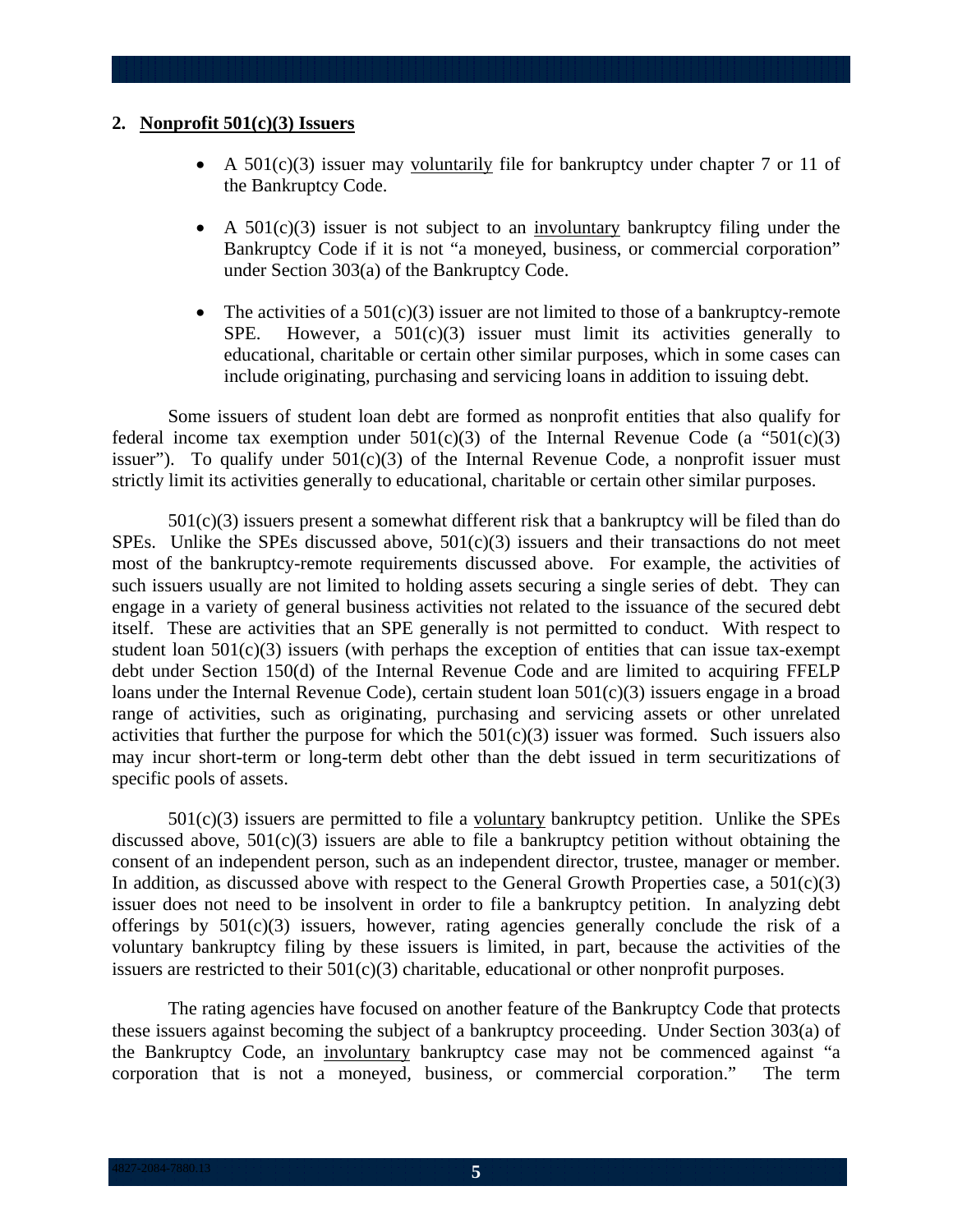"corporation," as used in the Bankruptcy Code, generally includes limited liability companies and statutory trusts, but does not include partnerships.

Many  $501(c)(3)$  issuers qualify for this exclusion under Section 303(a) from involuntary bankruptcy filings. The determination, however, of whether a  $501(c)(3)$  issuer is "a corporation that is not a moneyed, business, or commercial corporation" is based on an analysis of complex facts involving the issuer's formation and operation and sometimes inconsistent case law. As a result, the risk that an involuntary bankruptcy case could be filed against a  $501(c)(3)$  issuer usually is addressed in a reasoned legal opinion subject to qualifications and limitations which concludes that, due to the  $501(c)(3)$  issuer's nonprofit status and related facts, the issuer is not a moneyed, business or commercial corporation under Section 303(a) and therefore is not subject to an involuntary bankruptcy filing.

In summary, a  $501(c)(3)$  issuer generally is not formed as a bankruptcy-remote entity such as an SPE. It may voluntarily file for bankruptcy which would have the same consequences to debt holders discussed above in the introduction to this memorandum. If a  $501(c)(3)$  issuer is determined not to be "a moneyed, business, or commercial corporation," an involuntary bankruptcy case may not be commenced against it by any of its creditors. The rating agency and the trustee under the indenture for debt offerings by these issuers generally rely on a reasoned legal opinion subject to qualifications and limitations which concludes the issuer is not subject to an involuntary bankruptcy filing. If, however, the  $501(c)(3)$  issuer is treated as "a moneyed, business, or commercial corporation," it could be subject to an involuntary bankruptcy filing to the same extent as the entities discussed above.

In order to reduce the risk of a voluntary bankruptcy filing, in unique circumstances, some 501(c)(3) issuers (that are not qualified to issue tax-exempt debt under Section 150(d) of the Internal Revenue Code) have formed non-501(c)(3) for-profit bankruptcy-remote SPE subsidiaries to warehouse student loans and issue related debt. Although this may provide additional protection against voluntary bankruptcy filings, these for-profit subsidiaries are unlikely to be protected by Section 303(a) of the Bankruptcy Code against an involuntary filing. As a result, the voluntary and involuntary bankruptcy risks for non-501(c)(3) for-profit SPE subsidiaries would be as described above for bankruptcy-remote SPEs.

#### **3. Political Subdivisions, Public Agencies or Instrumentalities of a State**

- A political subdivision, public agency or instrumentality of a State (each of which is referred to in the Bankruptcy Code as a "municipality") that is permitted to file for bankruptcy is subject only to chapter 9 of the Bankruptcy Code, not chapter 7 or 11. Chapter 9 provides some protection for the assets, activities and creditors of the "municipality" not available to other types of debtors in bankruptcy.
- A "municipality" may voluntarily file for bankruptcy under the Bankruptcy Code only under chapter 9 and only if it meets certain conditions, including (but not limited to) specific authorization under State law or permission of an authorized governmental officer or organization and it is insolvent. Otherwise, it may not file for bankruptcy under the Bankruptcy Code.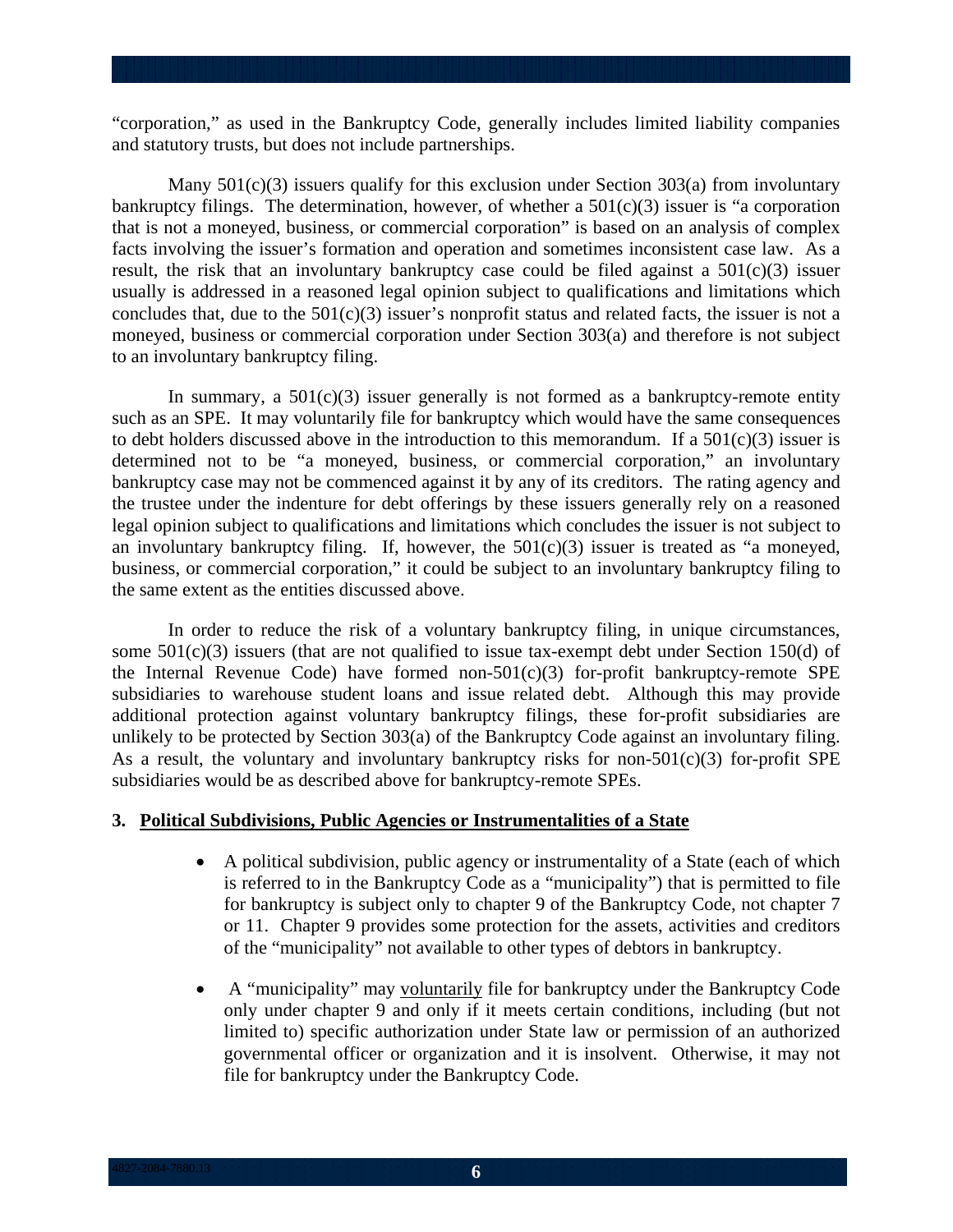A "municipality" may not be the subject of an involuntary bankruptcy filing under the Bankruptcy Code.

Political subdivisions, public agencies and instrumentalities of a State receive special protections under the Bankruptcy Code. These entities are referred to in the Bankruptcy Code (and in this memorandum) as "municipalities." Municipalities have a special status for bankruptcy purposes because they often perform essential or important governmental functions. In addition, the Bankruptcy Code provides special protections for municipalities to prevent substantial interference in the inherently local nature of the operations of "municipalities" by a federal bankruptcy court.

It is not always clear whether an issuer is a "municipality." The determination is based on sometimes inconsistent case law and an analysis of complex facts involving, among other things, the issuer's formation statutes, the degree of governmental control over its management and operation and whether it has traditional governmental powers, such as the power to tax. The question of whether an issuer is a "municipality" is usually addressed in a reasoned legal opinion and is subject to limitations and qualifications.

If an issuer is treated as a "municipality," it is not subject to a bankruptcy proceeding under chapter 7 (liquidation) or chapter 11 (reorganization) of the Bankruptcy Code. Under certain limited circumstances, however, a "municipality" may file a voluntary bankruptcy petition under chapter 9, which is a special chapter of the Bankruptcy Code that contains only provisions governing the bankruptcy of a "municipality." An involuntary bankruptcy case cannot be filed against a "municipality" under any chapter of the Bankruptcy Code, including chapter 9.

Section 109 of the Bankruptcy Code sets forth the requirements that must be met before a "municipality" may file a voluntary bankruptcy petition, which must be filed under chapter 9 of the Bankruptcy Code. In general, these requirements are substantially more difficult to meet than the requirements of the entities discussed above. In order to file a petition under chapter 9, a "municipality" must:

- Be specifically authorized, in its capacity as a municipality or by name, to be a debtor under chapter 9 by State law, or by a governmental officer or organization empowered by State law to authorize it to be a debtor under chapter 9;
- Be insolvent, which means that it generally is not paying its debts as they become due unless the debts are the subject of a bona fide dispute or it is unable to pay its debts as they become due;
- Intend to effect a plan to adjust its debts; and
- Either obtain an agreement of certain of its creditors, fail to obtain an agreement with the creditors if it has negotiated in good faith with them, be unable to negotiate with creditors because the negotiation is impracticable or reasonably believe that a creditor may attempt to obtain a transfer that is an avoidable preference.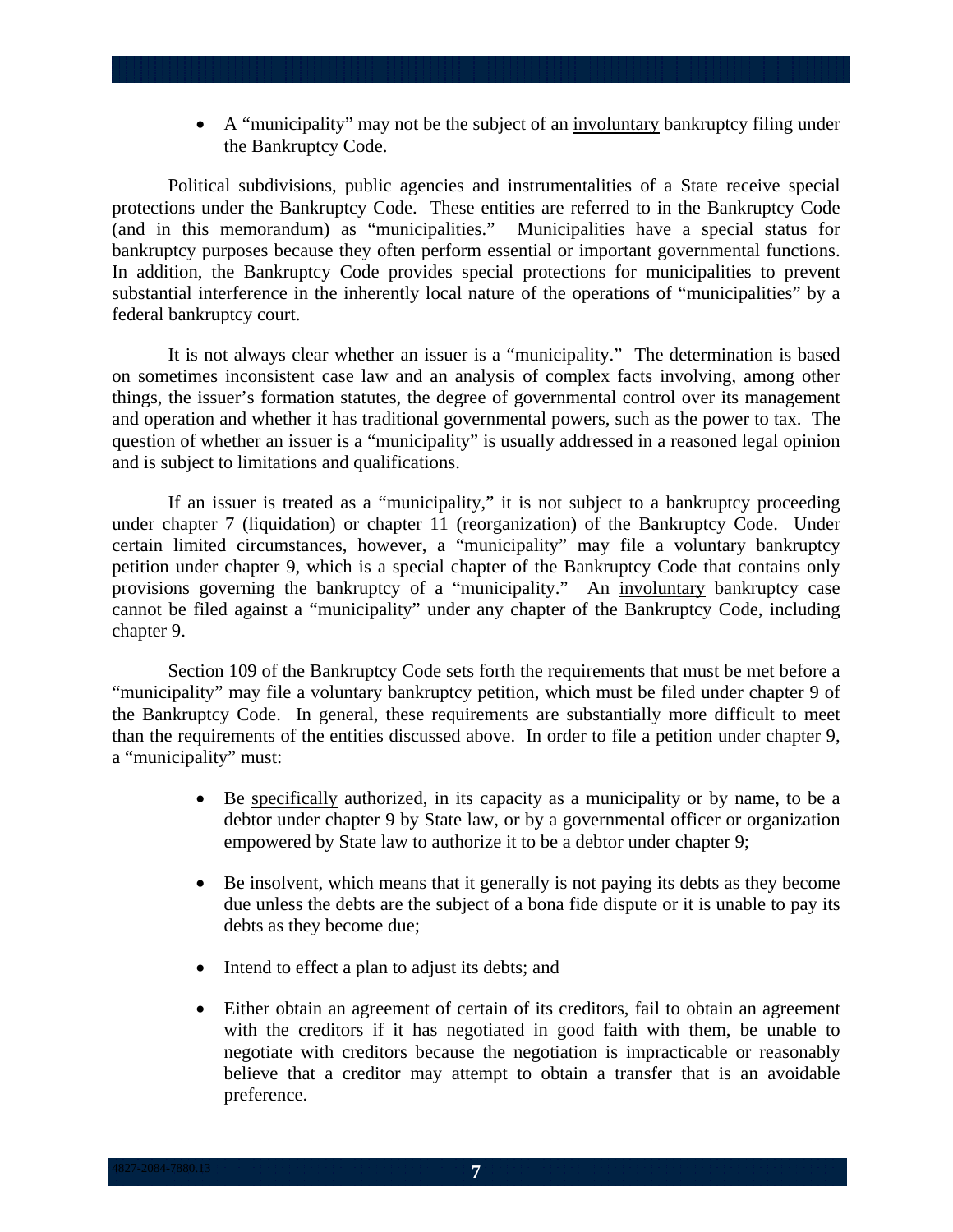With respect to the first requirement above, as of 2010, approximately 16 States have laws that "specifically authorize" "municipalities" to file bankruptcy under chapter 9; approximately eight States permit a filing if there is further action by the State or another authorized entity or official; and approximately three States "specifically authorize" only certain "municipalities" to file bankruptcy under chapter 9. The remaining 23 States either prohibit filing by "municipalities" or have no laws or no clear laws addressing the filing.

Even if a State permits, limits or conditions a bankruptcy filing under chapter 9 by a "municipality," a governmental officer or organization empowered by State law could authorize the filing, for example, based solely on the authority provided in an executive order issued by the State's governor. Because an authorized governmental officer or organization can permit a chapter 9 filing by a "municipality," the holders of the debt of a "municipality" may not be able to determine, based solely on a review of State statutes, whether the "municipality" could file for bankruptcy under chapter 9.

Chapter 9 of the Bankruptcy Code provides some protections for the "municipality" and its debt holders that are not available for other types of debtors in bankruptcy. For example, the automatic stay (which prevents, among other things, actions by creditors to collect their debts after the bankruptcy filing) is expanded under chapter 9 and the ability of the bankruptcy court to interfere with governmental functions is limited. These protections make it more likely that the assets of the "municipality" can be preserved for distribution to secured and unsecured creditors and that the "municipality" can continue to perform its functions, including the collection of revenue and the payment of its debt. In addition, the payment of a bond or note of a "municipality," even if made within 90 days of the chapter 9 filing, will not be avoidable as a preferential payment as may be the case in a chapter 7 or chapter 11 bankruptcy proceeding.

Chapter 9 bankruptcy filings by "municipalities" have been comparatively rare. This, in addition to the restrictions in the Bankruptcy Code on the ability of "municipalities" to voluntarily file for bankruptcy, has reduced in past years the concern of the rating agencies and investors regarding possible defaults on the debt of "municipalities." As a result, rating agencies and investors have not required debt offerings by "municipalities" to incorporate the provisions described above that might make them bankruptcy-remote. In most cases, bankruptcy-remote restrictions on the "municipalities" themselves may be impractical or impossible due to the lack of statutory authority. With respect to the formation of a subsidiary of a "municipality" that would be a bankruptcy-remote SPE through which debt could be offered, it would be rare for statutory authority to exist which would permit the formation of such an SPE. In some cases, State law or a State constitutional provision may affirmatively restrict the ability of "municipalities" to form bankruptcy-remote subsidiaries. Even if such subsidiaries were formed, the "municipality" could be required to retain substantial control of the subsidiary such that the subsidiary would itself be deemed a "municipality" which may be able to file a voluntary bankruptcy under chapter 9 of the Bankruptcy Code.

\* \* \*